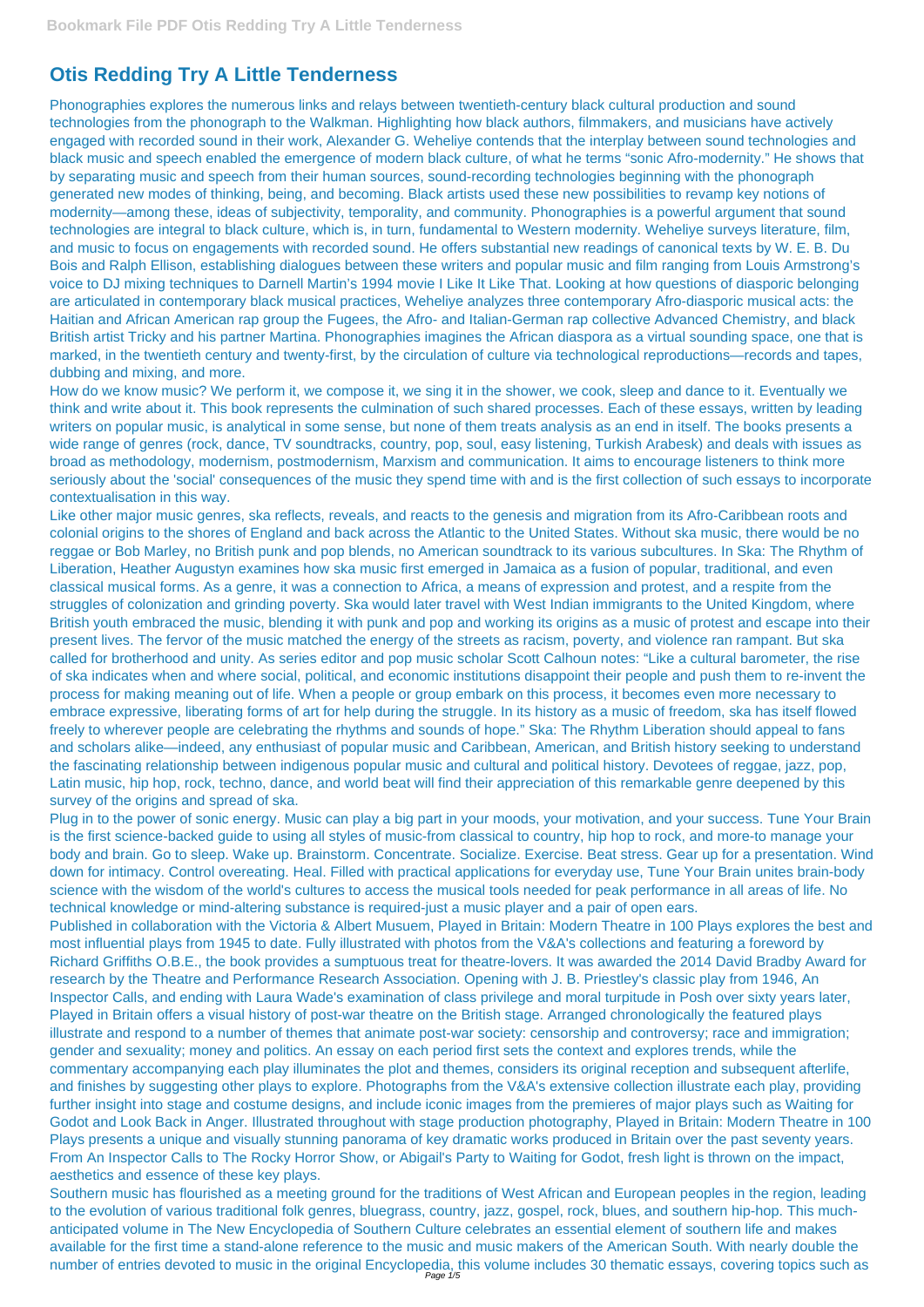ragtime, zydeco, folk music festivals, minstrelsy, rockabilly, white and black gospel traditions, and southern rock. And it features 174 topical and biographical entries, focusing on artists and musical outlets. From Mahalia Jackson to R.E.M., from Doc Watson to OutKast, this volume considers a diverse array of topics, drawing on the best historical and contemporary scholarship on southern music. It is a book for all southerners and for all serious music lovers, wherever they live.

(Book). Across the Charts: The 1960s is the complete story of a full ten years of music on five Billboard charts. One comprehensive, combined A-Z Artist Section lists, in chronological order for each artist, all of the artist's charted hits that appeared on any of the five singles charts. Shows complete chart data including data from multiple charts for crossover songs plus picture sleeve photos for certain artists, special bonus sections and more! Throughout the 1960s, music evolved and crossed over genre lines like never before and it's all captured right here in a single, mammoth, all encompassing volume!

Provides short biographies of African Americans who have contributed to the performing arts.

Looking for a comprehensive chronicle of the films of legendary director, screenwriter, and producer John Hughes? You're holding it in your hands. Covering the entirety of Hughes's career, from his earliest features through to his mainstream box-office successes, John Hughes FAQ explores the key factors that contributed to his legendary status in the world of cinema. While Hughes has become especially well known for the eight films that he directed between 1984 and 1991—including Sixteen Candles (1984), The Breakfast Club (1985), and Ferris Bueller's Day Off (1986)—he made a considerably greater contribution to cinema through the dozens of high-profile screenplays that he developed for production throughout the '80s and '90s. John Hughes FAQ investigates many different aspects of Hughes's prolific career in film—discussing his distinctive flair for creating entertaining and engaging characters, his enthusiasm for new technology and eventful road trips, and his insightful social commentary on class and culture. Considering the entire sweep of Hughes's work behind the camera, John Hughes FAQ focuses not only on the popular classics of his filmography but also on many of his movies that have achieved a certain cultural prominence over the passing years.

Innovative and wholesome recipes—from toasts to desserts—for living your best avo life, from Brooklyn's Avocaderia, the world's first avocado bar. New York City's buzzy all-avocado bar, Avocaderia, became an overnight success and instant global destination when it opened in early 2017. Avo-lovers come from all over the city—and the world—to sample the restaurant's healthy and unique eats that are as beautiful as they are tasty. For restaurateurs Alessandro Biggi, Francesco Brachetti, and Alberto Gramigni, the avocado isn't just a superfood packed with nutrients and heart-healthy fat—it's a versatile ingredient that gets people excited about eating well. Now readers can bring the Avocaderia experience home, whether it's to make one of the restaurant's signature dishes, like the Avo Burger, or to try their hand at inventive new offerings, like Avo Tartare. With flavor inspiration from around the world, from Mexico to Italy to Morocco, this book offers superdelicious, clean-eating dishes that will take you beyond toast and guacamole (though the restaurant's creative interpretations on classic favorites are also included!) to satisfy every craving: Baked Avocado with Egg and Crunchy Parm Roasted Roots Farro Bowl Guac-Fried Tots with Pico de Gallo Zucchini Spaghetti with Avocado Pesto Avo-Lime Cheesecake Imaginative and playful, this book delivers recipes that nourish your heart, stomach, and soul. Get ready to spread the love. "This book will boost your avocado creativity so you'll never slip into that avocado toast rut or make the same ol' guac day after day."—Faith Middleton, host of Faith Middleton Food Schmooze, WNPR "Good for avocado aficionados looking for new tricks."—AM New York

Writing The 100 Greatest Rock'n'Roll Songs Ever was a labor of love. Written while on Sabbatical leave from my day job, it is one listener's snapshot of the genre, from the mid-'50's to the present, filtered through my personal life experiences. My purpose for writing this book was to acknowledge the major role that the music has played in my life. My wish for the reader is to stimulate memories of your own favorite songs and of the rock'n'roll vernacular and experiences shared by many of us.

Otis Redding's classic song "Respect"--as popularized by Aretha Franklin--becomes an empowering picture book exploring the concept of mutual respect through the eyes of a young girl. R-E-S-P-E-C-T / Find out what it means to me R-E-S-P-E-C-T / Take care, TCB Oh (sock it to me, sock it to me, sock it to me, sock it to me) A little respect Respect is a children's picture book based on lyrics written and originally recorded by Otis Redding in 1965. Aretha Franklin's iconic rendition of the song later peaked at #1 on Billboard's Hot 100 in 1967. Redding's lyrics continue to resonate with listeners today. With lyrics by Otis Redding and illustrations by Rachel Moss, this irresistible book shows a young girl, her brother, and her parents conjuring as many positive futures for each other as they can dream. Packed with playful vignettes as they imagine a life full of possibility, Respect provides families an opportunity to explore themes of mutual respect--while revisiting one of the greatest songs ever written. The Otis Redding Foundation. Redding was dedicated to improving the quality of life for his community through the education and empowerment of its youth. He provided scholarships and summer music programs which continued until his untimely death on December 10, 1967. Today, the mission of the Otis Redding Foundation, established in 2007 by Mrs. Zelma Redding, is to empower, enrich, and motivate all young people through programs involving music, writing, and instrumentation. To learn more, visit: otisreddingfoundation.org.

A Mexican State of Mind: New York City and the New Borderlands of Culture explores the cultural and creative lives of the largely young undocumented Mexican population in New York City since September 11, 2001. Inspired by a dialogue between the landmark works of Paul Gilroy and Gloria Anzaldúa, it develops a new analytic framework, the Atlantic Borderlands, which bridges Mexican diasporic experiences in New York City and the black diaspora, not as a comparison but in recognition that colonialism, interracial and interethnic contact through trade, migration, and slavery are connected via capitalist economies and technological developments. This book is based on ten years of fieldwork in New York City, with members of a vibrant community of young Mexican migrants who coexist and interact with people from all over the world. It focuses on youth culture including hip hop, graffiti, muralism, labor activism, arts entrepreneurship and collective making. "Black Ephemera explores the crisis and the challenge of the Black Musical archive in a moment when Black American culture has become a global import, yet the cultural DNA of that culture is becoming obscured in the transformation from analog to digital"-- Covers plays produced in New York, awards, details of productions, prizes, people, and publications, as well as the editors' choices of the ten best plays

This Rock 'n' Roll survey covers 38 of your own "top 40" hits, focusing on every single that broke new ground or topped the charts. It bounces with the excitement of rock music and the vibrant personalities who create it.

Rick Moody has been writing about music as long as he has been writing, and this book provides an ample selection from that output. His anatomy of the word cool reminds us that, in the postwar 40s, it was infused with the feeling of jazz music but is now merely a synonym for neat. "On Celestial Music," which was included in Best American Essays, 2008, begins with a lament for the loss in recent music of the vulnerability expressed by Otis Redding's masterpiece, "Try a Little Tenderness;" moves on to Moody's infatuation with the ecstatic music of the Velvet Underground; and ends with an appreciation of Arvo Part and Purcell, close as they are to nature, "the music of the spheres." Contemporary groups covered include Magnetic Fields (their love songs), Wilco (the band's and Jeff Tweedy's evolution), Danielson Famile (an evangelical rock band), The Pogues (Shane McGowan's problems with addiction), The Lounge Lizards (John Lurie's brilliance), and Meredith Monk, who once recorded a song inspired by Rick Moody's story "Boys." Always both incisive and personable, these pieces inspire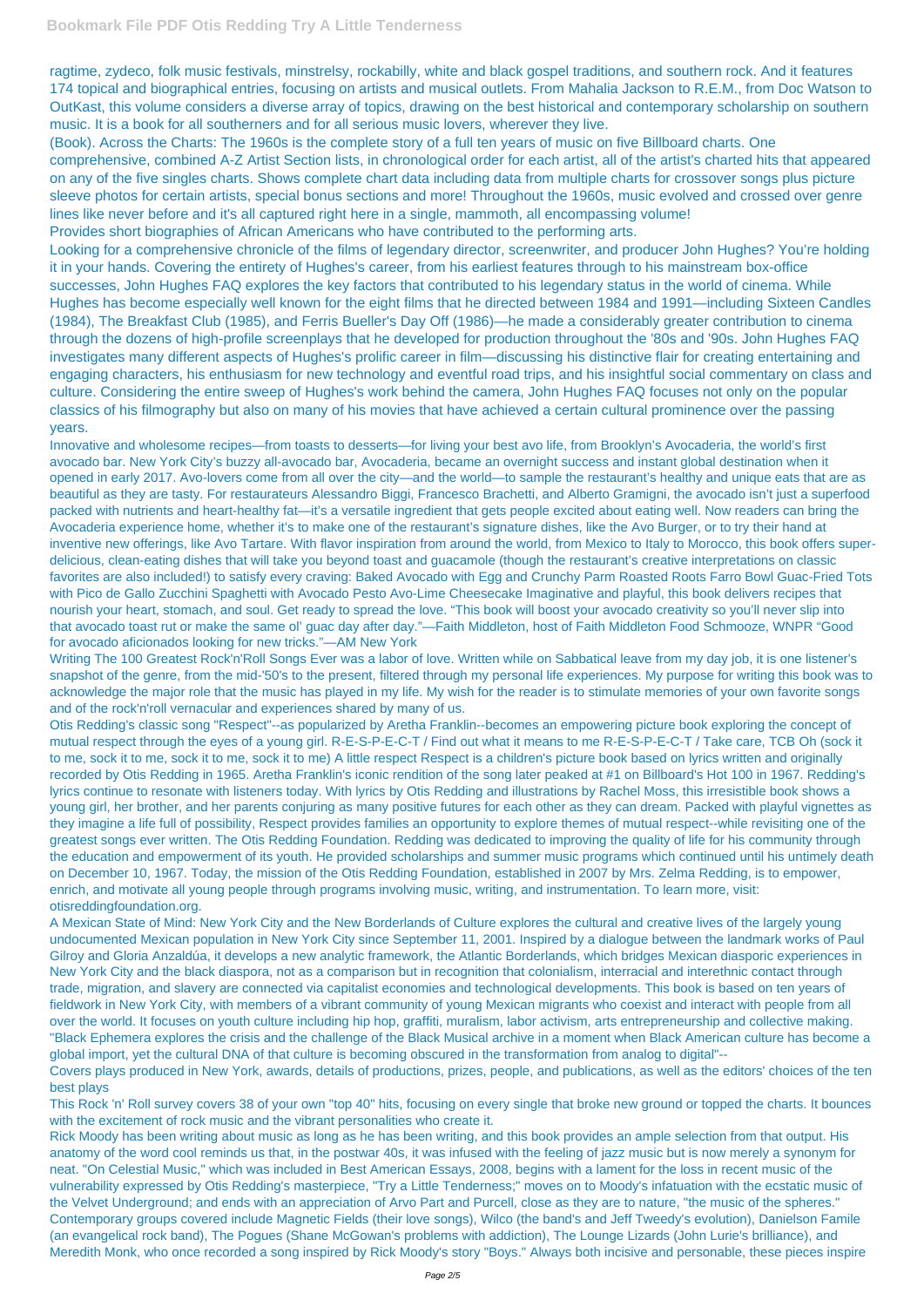us to dive as deeply into the music that enhances our lives as Moody has done--and introduces us to wonderful sounds we may not know. More than ninety artists contribute their unique memories and perspectives on the music festival and its impact on rock music and society in this volume that takes readers behind the scenes of live music's most high profile and historic rock concerts.

Jay-Z and Kanye West's 2011 Watch the Throne is a self-avowed "luxury rap" album centered on Eurocentric conceptions of nobility, artistry, and haute couture. Critical Excess performs a close reading of the sonic and social commentary on this album, examining how the album alternately imagines and critiques the mutually reinforcing ideas of Europe, nobility, old money, art, and their standard bearer, whiteness. Reading the album alongside Black critical theory and work on the prophetic nature of music, Rollefson argues that through their performance of black excellence, opulence, and decadence, Jay-Z and Kanye West poured gas on the white resentment of the Obama presidency—a resentment that would ultimately spill over into public life, make audible the dog whistling of the Far Right, and embolden white supremacists to come out from under their rocks. Ultimately, Rollefson argues, Jay-Z and Kanye West's performance of what Rollefson calls "critical excess" on this album exceeds the limits of conspicuous consumption and heralds the final stage of late capitalism—"the New Gilded Age."

Otis Redding's extraordinary Southern soul voice resonates down the years as a thing of profound beauty and unfathomable emotional depth. His unique vocal delivery gave Motown's pop artists a run for their money, while his stage presence matched pioneering funk magus - and fellow Georgia native - James Brown for sheer entertainment value. Crucial to the success of the Stax label, Redding quickly rose from obscurity and, thanks to his dizzying performance at the Monterey Pop Festival in 1967, was poised for major crossover success.However, on December 10, 1967, he was killed when his private plane crashed into Lake Monoma near Madison, Wisconsin. '(Sittin' On) The Dock Of The Bay', recorded just a week earlier, went straight to Number 1, prompting widespread speculation on what Otis Redding might have achieved had his life not been cut brutally short.In this, the first serious profile of the soul legend, Geoff Brown talks to Stax illuminati Booker T. Jones, Isaac Hayes and David Porter, plus many others, about his tragically brief life, infectious personality and incredible talent. The resulting biography is a wonderful testament to this greatly loved artist.

Walk the halls of the famous studio that produced hits for Otis Redding, Isaac Hayes, Sam and Dave, and Booker T. and the MGs. Soulsville, U.S.A. provides the first history of the groundbreaking label along with compelling biographies of the promoters, producers, and performers who made and sold the music. Over 45 photos. Winner of the 1998 ASCAP-Deems Taylor Award Winner of the ARSC Award for Best Research in Record Labels

Otis Redding and Steve Cropper's timeless ode to never-ending days is given fresh new life in this heartwarming picture book. Sittin' in the mornin' sun I'll be sittin' when the evening comes Watching the ships roll in Then I'll watch 'em roll away again, yeah (Sittin' on) The Dock of the Bay is a charming picture book set to one of the King of Soul's(tm) greatest hits. The song was one of the last Redding recorded, and ranked number four onBillboard's year-end Hot 100 chart, going on to win two GRAMMYs and be certified triple-platinum. With lyrics by Otis Redding and Steve Cropper and illustrations by Kaitlyn Shea O'Connor, this picture book imagines a lonesome cat fishing off a dock and hoping the fish will bite soon.(Sittin' on) The Dock of the Bay is the perfect picture book for parents wanting to share a classic song with their children, allowing both to find joy in it along the way. "What [Otis Redding's] voice conveyed to listeners was an immediate, almost unparalleled connection; he could wring inconceivable intensity and complexity out of a minimal phrase and returned, most often, to the basic, raw power of love." --New York Times The Otis Redding Foundation: Redding was dedicated to improving the quality of life for his community through the education and empowerment of its youth. He provided scholarships and summer music programs which continued until his untimely death on December 10, 1967. Today, the mission of the Otis Redding Foundation, established in 2007 by Mrs. Zelma Redding, is to empower, enrich, and motivate all young people through programs involving music, writing, and instrumentation. To learn more, visit: otisreddingfoundation.org.

Try A Little Tenderness is the perfect choice for amateur choirs seeking an elegant and sophisticated centrepiece to their choral pop repertoire. Based on Otis Redding's smooth and soulful take on the song, this choral version is bursting with rich harmonies and jazzy chord progressions. Try A Little Tenderness has been arranged by Jeremy Bitchall for SATB Chorus with Piano accompaniment, this piece opens with a reasonable challenging intro, setting the scene for beautiful and tender song that will captivate and touch.

Otis ReddingTry a Little TendernessCanongate Books Limited

Traces the rise and fall of the original Stax Records, touching upon the racial politics in Memphis in the 1960s, the personal histories of the sibling founders, and the prominent musicians they featured.

An innovative examination of the ways in which dance and philosophy inform each other, Dance and Philosophy brings together authorities from a variety of disciplines to expand our understanding of dance and dance scholarship. Featuring an eclectic mix of materials from exposes to dance therapy sessions to demonstrations, Dance and Philosophy addresses centuries of scholarship, dance practice, the impacts of technological and social change, politics, cultural diversity and performance. Structured thematically to draw out the connection between different perspectives, this books covers: - Philosophy practice and how it corresponds to dance - Movement, embodiment and temporality - Philosophy and dance traditions in everyday life - The intersection between dance and technology - Critical reflections on dance Offering important contributions to our understanding of dance as well as expanding the study of philosophy, this book is key to sparking new conversations concerning the philosophy of dance. Otis Redding and Steve Cropper's timeless ode to never-ending days is given fresh new life in this heartwarming picture book. Sittin' in the mornin' sun I'll be sittin' when the evening comes Watching the ships roll in Then I'll watch 'em roll away again, yeah (Sittin' on) The Dock of the Bay is a charming picture book set to one of the King of Soul'sTM greatest hits. The song was one of the last Redding recorded, and ranked number four on Billboard's year-end Hot 100 chart, going on to win two GRAMMYs and be certified triple-platinum. With lyrics by Otis Redding and Steve Cropper and illustrations by Kaitlyn Shea O'Connor, this picture book imagines a lonesome cat fishing off a dock and hoping the fish will bite soon. (Sittin' on) The Dock of the Bay is the perfect picture book for parents wanting to share a classic song with their children, allowing both to find joy in it along the way. "What [Otis Redding's] voice conveyed to listeners was an immediate, almost unparalleled connection; he could wring inconceivable intensity and complexity out of a minimal phrase and returned, most often, to the basic, raw power of love." --New York Times The Otis Redding Foundation: Redding was dedicated to improving the quality of life for his community through the education and empowerment of its youth. He provided scholarships and summer music programs which continued until his untimely death on December 10, 1967. Today, the mission of the Otis Redding Foundation, established in 2007 by Mrs. Zelma Redding, is to Page 3/5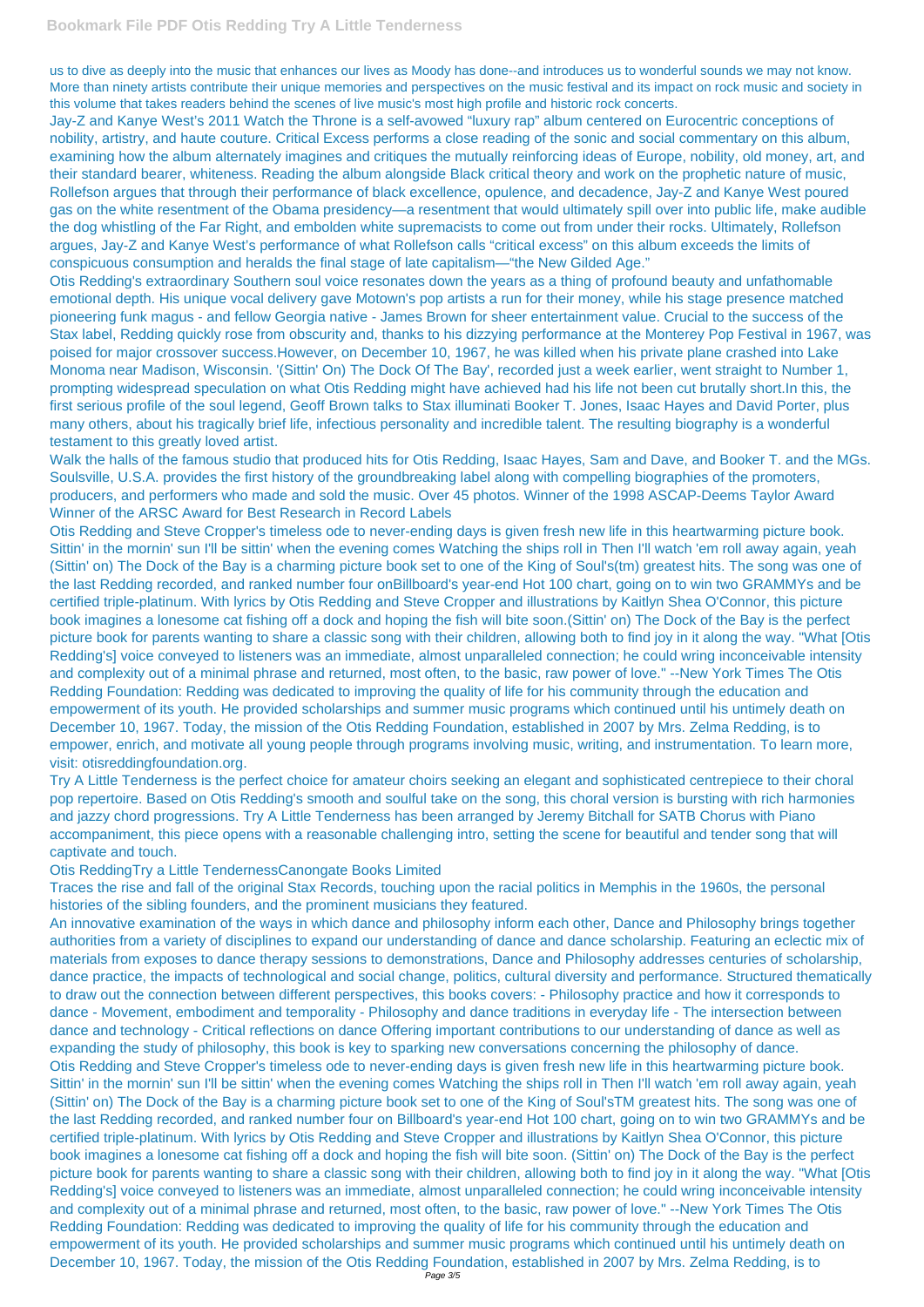empower, enrich, and motivate all young people through programs involving music, writing, and instrumentation. To learn more, visit: otisreddingfoundation.org.

Hits and Misses examines a selection of songs and recordings through the lens of textual criticism and delineates the creative process as it unfolds from the initial conception of a song to the final mix presented on disc. The book takes as its subject top 40 singles released between 1963 and 1971 in the USA, Britain, and Canada, and considers the songs themselves and their transformation in the studio. Robert Toft studies the methods by which recordists (songwriters, arrangers, band members, producers, and engineers) impart their ideas to audiences. The first part of the book concentrates on songs and examines lyrics and the strategies songwriters employ to develop a story, as well as the music that enhances the telling of those stories. The second part of the book investigates the sonic surface of recordings and considers how recordists fashion musical material into effective musical discourse. Hits and Misses will be an invaluable text for all those who are studying the sound, craft, and context of pop music.

In The Meaning of Soul, Emily J. Lordi proposes a new understanding of this famously elusive concept. In the 1960s, Lordi argues, soul came to signify a cultural belief in black resilience, which was enacted through musical practices—inventive cover versions, falsetto vocals, ad-libs, and false endings. Through these soul techniques, artists such as Aretha Franklin, Donny Hathaway, Nina Simone, Marvin Gaye, Isaac Hayes, and Minnie Riperton performed virtuosic survivorship and thus helped to galvanize black communities in an era of peril and promise. Their soul legacies were later reanimated by such stars as Prince, Solange Knowles, and Flying Lotus. Breaking with prior understandings of soul as a vague masculinist political formation tethered to the Black Power movement, Lordi offers a vision of soul that foregrounds the intricacies of musical craft, the complex personal and social meanings of the music, the dynamic movement of soul across time, and the leading role played by black women in this musical-intellectual tradition. A social evaluation of the influence and legacy of the "Brat Pack" films explores their 1980s cultural themes, in an account that draws on interviews with such celebrities as Molly Ringwald, Anthony Michael Hall and John Cusack. Original.

Throughout the 1970s and 1980s, Hollywood studios and record companies churned out films, albums, music videos and promotional materials that sought to recapture, revise, and re-imagine the 1950s. Breaking from dominant wisdom that casts the trend as wholly defined by Ronald Reagan's politics or the rise of postmodernism, Back to the Fifties reveals how Fifties nostalgia from 1973 to 1988 was utilized by a range of audiences for diverse and often competing agendas. Films from American Graffiti to Hairspray and popular music from Sha Na Na to Michael Jackson shaped - and were shaped by - the complex social, political and cultural conditions of the Reagan Era. By closely examining the ways that "the Fifties" was remade and recalled, Back to the Fifties explores how cultural memories were fostered for a generation of teenagers trained by popular culture to rewind, record, recycle and replay.

Rolling Stone's Jon Landau described Otis Redding's music as "the highest level of expression rock 'n' roll has yet attained." And now from the critically acclaimed author of Midnight Riders: The Story of the Allman Brothers Band comes an intimate look at soul brother number one and the undisputed king of soul, Otis Redding. Music was his sole occupation. Inspired by the works of Little Richard, a singer raised in a small town just miles from his own, Otis Redding knew he wanted to become a singer. This dream, his father said, would lead him nowhere, but when Otis Redding first burst onto the scene in 1962 with his R&B hit "These Arms of Mine" music enthusiasts knew they were listening to the voice of a star. With over fourteen songs gracing the top 20 chart, Otis Redding soon became a music phenomenon. Crooning tunes such as "Respect," "I Can't Stop Loving You," and "Try a Little Tenderness," Otis Redding defined a new generation of R&B music. He solidified his position as a superstar by stealing the spotlight at concerts like the Monterey Pop Festival in 1967. But at the height of his career, three days after completing his most popular song "(Sittin' On) The Dock of the Bay," Otis Redding died in a tragic plane crash over Madison, Wisconsin. Now for the first time in paperback, Otis!: The Otis Redding Story tells the true life story of the Rock and Roll Hall of Fame legend who changed the face of R&B music. This revealing portrait is hailed as the most definitive text on the man who embodied the very essence of soul.

The proof of any group's importance to history is in the detail, a fact made plain by this informative book's day-by-day documentation of the impact of African Americans on life in the United States. \* More than 365 chronologically arranged entries featuring events and information about African Americans \* An introduction that overviews the importance of African American history in a day-by-day approach \* A preface that explains the scope, methodology, and rationale for coverage \* Primary source excerpts for some events and two vetted books and websites for all events Authorship Roles in Popular Music applies the critical concept of auteur theory to popular music via different aspects of production and creativity. Through critical analysis of the music itself, this book contextualizes key concepts of authorship relating to gender, race, technology, originality, uniqueness, and genius and raises important questions about the cultural constructions of authenticity, value, class, nationality, and genre. Using a range of case studies as examples, it visits areas as diverse as studio production, composition, DJing, collaboration, performance and audience. This book is an essential introduction to the critical issues and debates surrounding authorship in popular music. It is an ideal resource for students, researchers, and scholars in popular musicology and cultural studies. This thought-provoking book offers short readings on a wide variety of topics prompted by Dr. Ed Cook's engagement with culture and the Christian faith. In the age of sound bites and instant gratification, we sometimes forget that elements of our life deserve more consideration than can be expressed in tweets, posts, and Facebook status updates. The chapters are short, the writing is pithy, and the pages will prompt readers to develop and contemplate their own questions regarding this brave new world in which we find ourselves at the start of the twenty-first century. Just as in life, the joy is often in the journey rather than the destination. The richness of this reading experience may often be found in the Page 4/5